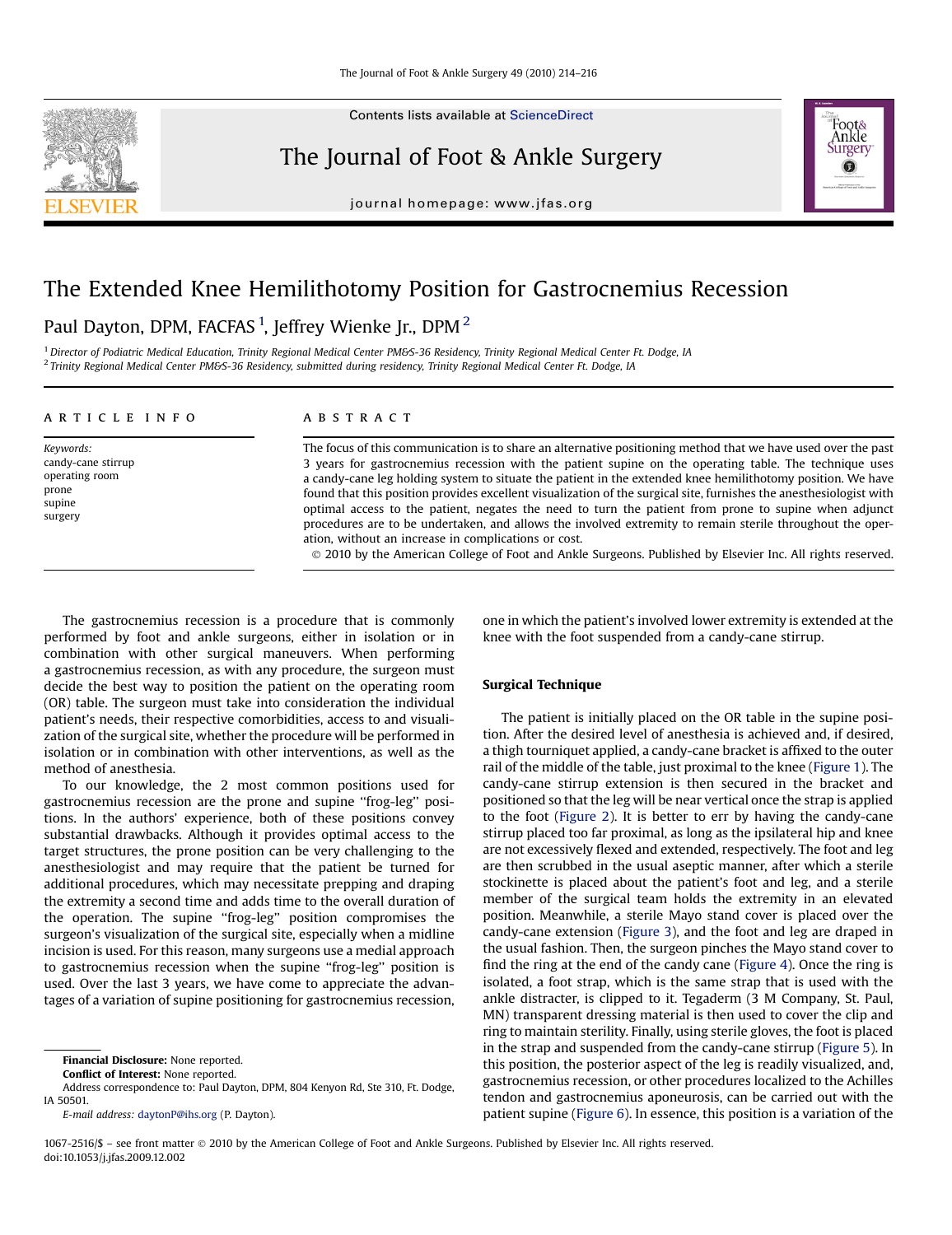<span id="page-1-0"></span>

Fig. 1. Positioning the mounting bracket for the candy-cane stirrup, just proximal to the ipsilateral knee.

hemilithotomy position, although the ipsilateral hip is not significantly abducted or externally rotated, and the knee is extended [\(1\)](#page-2-0). Moreover, in this position, the foot is fully accessible and can be manipulated into dorsiflexion and plantarflexion to facilitate the recession.

#### Discussion

The surgical position proposed by the authors provides an alternative approach to gastrocnemius recession, without adding extra time or cost to the operation. It also allows the patient to remain supine on the OR table, which is usually preferred by the anesthesiologist and tends to be easier on the OR staff. This setup provides excellent visualization of the posterior surface of the leg and allows the gastrocnemius recession to be performed in combination with other procedures without having to turn the patient from prone to supine during the surgery. The leg can also be placed into, or removed from, the candy-cane stirrup whenever



Fig. 3. Draping the candy-cane leg holder with a Mayo stand cover while the foot is held with a sterile stockinette.

necessary because the surgical field remains sterile. Furthermore, a pneumatic thigh tourniquet can be applied and used at the discretion of the surgeon. In fact, a tourniquet need not be inflated to perform the gastrocnemius recession, because anatomical dissection in this area does not typically require exsanguination and complete hemostasis, and the extended knee hemilithotomy position elevates the leg and foot to such a degree that bleeding is minimized. We typically apply the tourniquet when additional procedures are to be undertaken after performance of the gastrocnemius recession, and the cuff can be inflated after the leg is removed from the candy-cane stirrup.

We think that it is also important to understand the prolonged procedures with the leg in the extended knee hemilithotomy position can theoretically lead to ischemia, compartment syndrome, deep venous thrombosis, and nerve and muscle compressions, all of which have been reported in association with surgeries performed with the patient in the lithotomy position and its variations [\(2–11\)](#page-2-0). For this reason, we recommend that the knee-extended hemilithotomy



Fig. 2. Positioning the candy-cane stirrup so that when the foot is in the strap, the leg will be nearly vertical.



Fig. 4. Application of a sterile foot strap through the ring on the end of the candy-cane stirrup, which is draped with the Mayo stand cover.